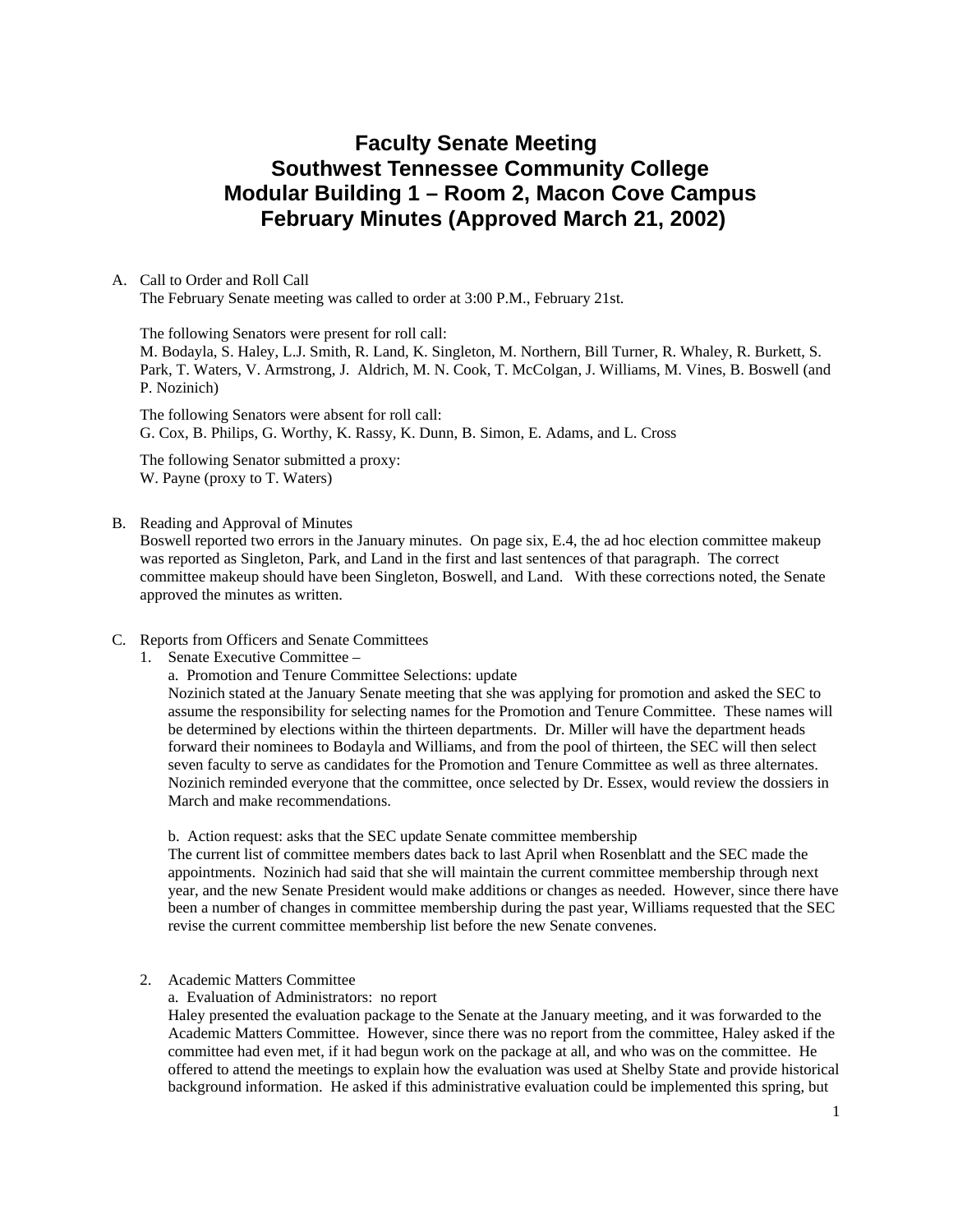Nozinich said that such a quick turnaround is unlikely before fall. She was not sure how this administrative evaluation would work in conjunction with the faculty evaluation currently under development. After considerable discussion, Nozinich asked which administrative levels should be evaluated. Haley, supported by general opinion, favored evaluating department chairs up through the President. Although no decision was reached about including others such as directors or assistant directors, Haley referred to the "comment page" that was dropped from the SSCC administrative evaluation. That comment page, he said, included a section for these types of administrators.

- 3. Readmission Appeals Committee no business
- 4. Grade Appeals Committee

Nozinich said there has been one grade appeal. She said that Black has tried unsuccessfully to call a committee meeting, but attendance was poor. Also, Nozinich said that she recently emailed committee members again, urging them to cooperate because this appeal must be dealt within the next few weeks.

- 5. Faculty Handbook Committee no business
- 6. Faculty Development and Evaluation Committee a. Minigrant Draft: submitted to Senate for review in January b. Faculty Evaluation: update from Robertson Since Robertson was not at the February Senate meeting, these two items of business were not discussed.
- 7. Faculty Welfare Committee– no business
- 8. (ad hoc) Senate Scholarship Committee no business
- D. Unfinished Business
	- 1. Shared Governance

Nozinich said that the "Defining Our Future" report will require UT and TBR schools to meet certain goals between now and 2006, and she said there must be strong faculty involvement in meeting the goals by means of shared governance.

Some key points noted in this rather lengthy discussion about the report include the following:

a. The timeline for implementing the changes is between now and the next five years.

b. The Tennessee Legislature mandate is that UT and TBR develop a plan for educating "more with less."

c. The plan must not reduce the number of students but streamline and cut costs because the under-funding (84-85%) is not likely to change. The task is to do more with less money.

d. At this time, there has been little faculty involvement with the process, particularly on the committees that developed the report.

e. The plan is a "what," but the "how to" is up to individual schools.

f. Common cost-cutting goals for schools include the following: developing a common core curriculum for seamless transfer, reducing community college program hours to 60 hours assuming no accreditation or licensing problems, reducing the remedial and developmental time now required for students, offering only developmental courses at four year schools and both remedial and developmental courses at community colleges, reducing developmental courses to 3 hours, assigning internal auditors and financial aid processes to regions rather than specific schools, using lab tutorials prior to placement tests, using ACT sub-scores and eventually Gateway to assess entry levels, and dropping programs that are not cost-effective or productive.

Nozinich noted that TBR has not seriously considered the possibility of administrative cuts as a way of accomplishing "more with less." Throughout her presentation, Nozinich repeatedly stressed the need for effective faculty involvement on campus committees that will be charged with making these "how to" changes. In the end, the Senate passed the following **motion** unopposed: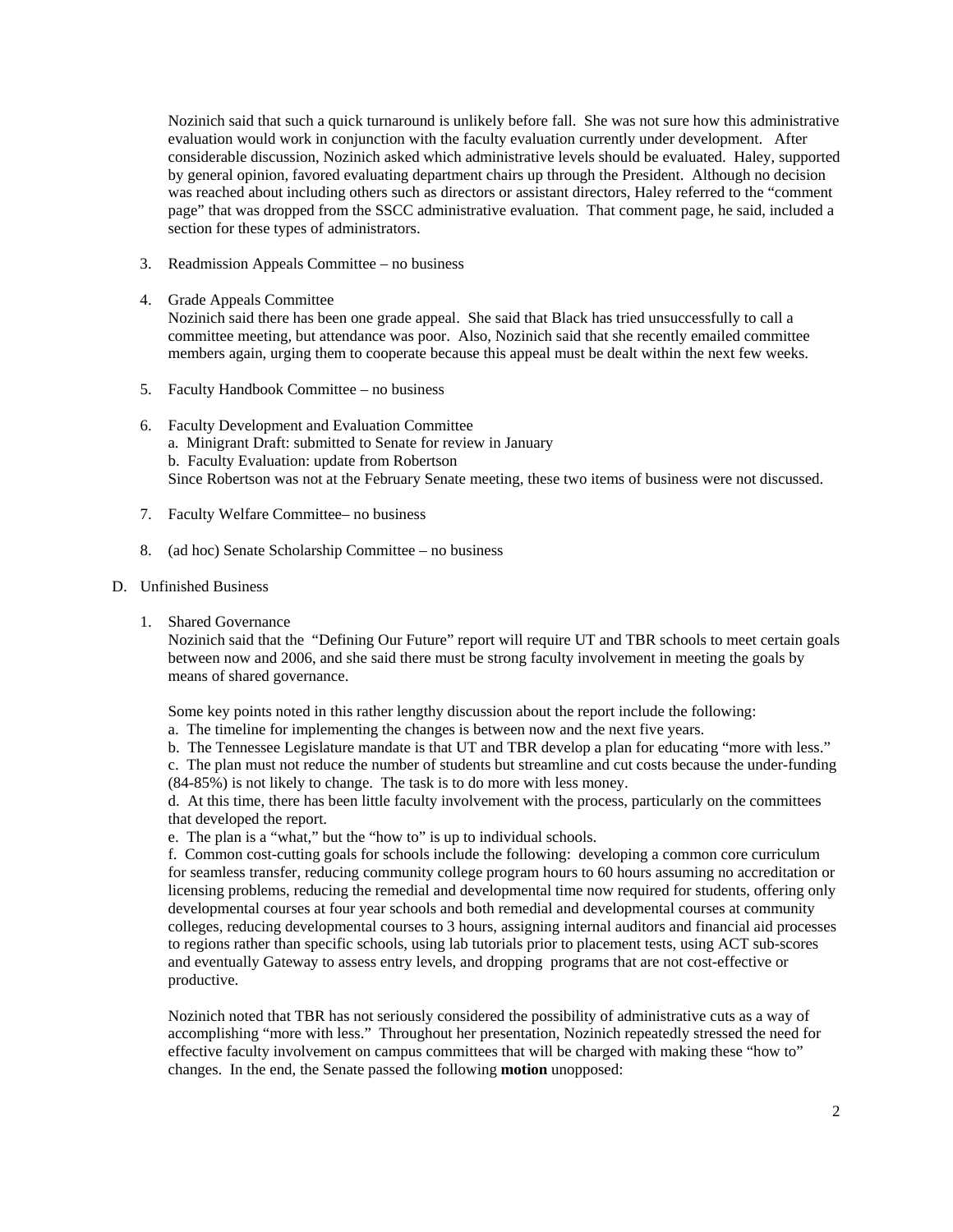The Senate recommends there should be strong faculty representation (50-75%) on any local "Defining Our Future" committees that address faculty issues and /or curriculum issues.

- 2. Recommendations for Use of Adjunct and Nine-Month Faculty During Summer: administrative response At the January meeting, the Senate agreed upon the following ad hoc/Senate recommendations:
	- a. 9-month faculty are used first during the summer
	- (with adjuncts used as necessary to fill remaining sections)
	- b. these faculty are paid at 1/32 of their salary per hour
	- c. classes are assigned to these faculty by seniority
	- d. these faculty may receive up to 8 credit hours total
	- e. department chairs should involve faculty in planning and allocating courses

On February 15<sup>th</sup>, the SEC and the ad hoc committee met with Dr. Miller, Mr. Johnson, the deans, and some department heads to discuss these recommendations. L.J. Smith said that the recommendations were well-received. She said that Dr. Miller agreed that faculty could teach during the summer, but she will not guarantee two courses per faculty member. Also, Smith reported that the availability of courses would depend on the budget. The deans were told to advise the department chairs to involve the nine-month faculty in planning the summer schedule and to go ahead and staff the courses now.

Cook specifically asked if Dr. Miller was receptive to the recommendation of "up to 8 credit hours" rather than two courses per summer. Smith confirmed that she had agreed to it.

Nozinich said that Dr. Miller would respond to each of the above recommendations in writing. Nozinich then discussed how the "zero based budget" for the summer is planned, stating that the school will budget for the nine-month faculty to the extent that it can. Classes would be scheduled as they are needed, and there would not be summer classes added to the schedule just to ensure that nine-month faculty members have classes. She said that chairs would work with faculty when developing the summer schedule. Also, Nozinich said that it is up to the individual departments as to how the summer classes are allocated, and that Dr. Miller did not want to have a set policy on the process.

Cook asked if Dr. Miller was receptive to the idea of applying seniority for assigning summer classes. Nozinich and Smith said that this would be left up to the departments. Dr. Miller did not want to set an across the board policy on this. Aldrich, arriving late, asked again about the issue of seniority, and Nozinich reconfirmed that it would be a departmental decision. She said once again that Dr. Miller will urge department chairs to work with the faculty to determine what classes would be offered in the summer, and to develop a process for dealing with cancelled classes. That is, the departments would decide what to do for nine-month faculty should their classes not make.

When Singleton asked exactly what would be in writing, Nozinich responded again that Dr. Miller would address each of the five recommendations. Aldrich then asked if her written responses would be distributed to the faculty organization or to the Senate. Nozinich assumed that the reply would be to the Senate.

- 3. "Grievance Procedure for Students:" Policy: Senate ad hoc committee recommendations In October, an ad hoc committee consisting of Nozinich, Turner, and McColgan was established to review the proposed "Grievance Procedure for Students" and draft recommendations for Dr. Miller. Nozinich reported that the ad hoc committee is still working on these recommendations.
- 4. "Kelly" Resolution to Administration: administrative response Nozinich, Haley, and Kelly said there has been no administrative response to the following October Senate resolution from Haley and Land:

The Senate feels that no student complaint should be allowed to bypass the proper procedure in place at the college. Student grievances should work their way up through the chain of command. In this particular instance, the student was allowed to initiate the complaint with the President, thus violating this procedure.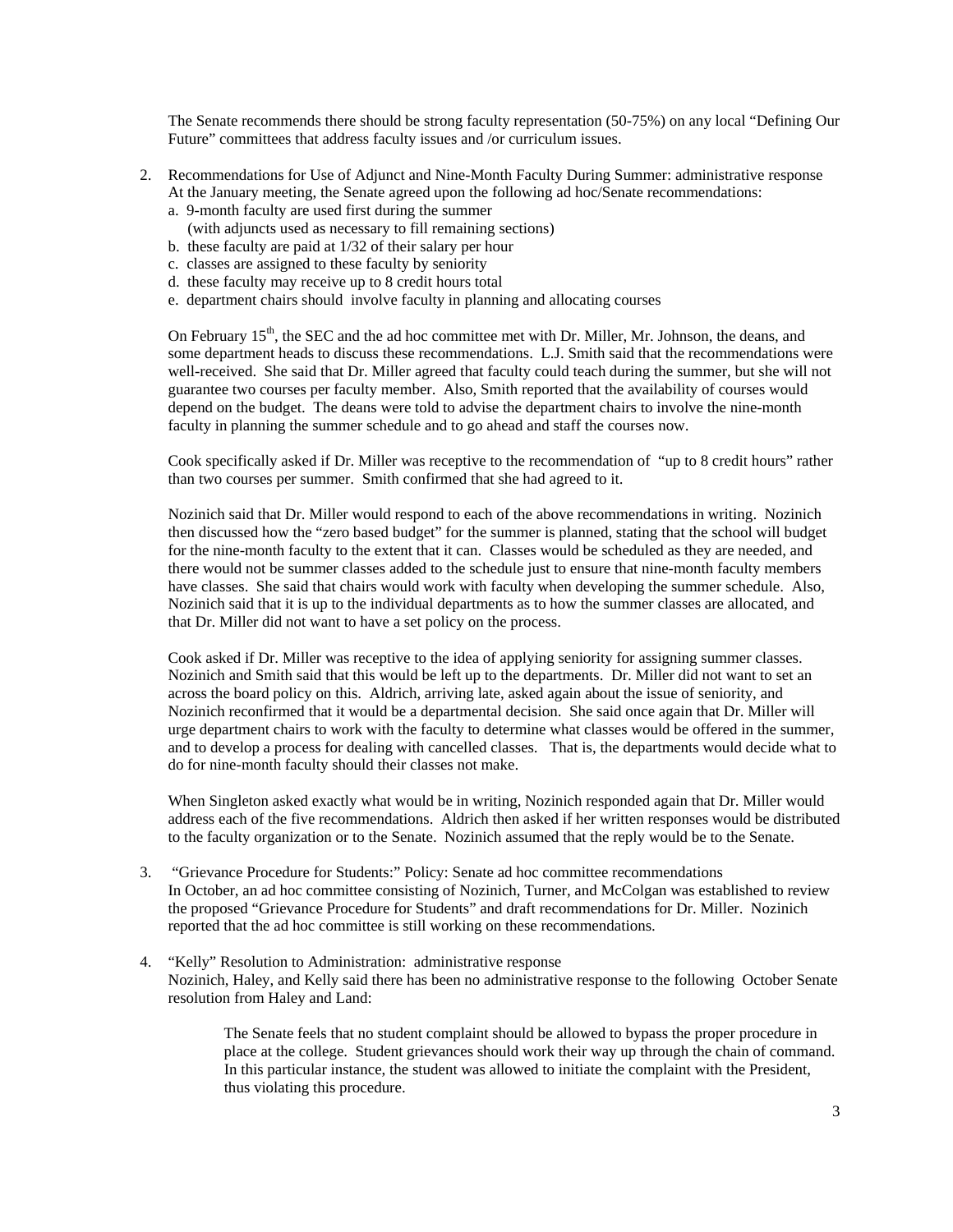The faculty Senate voices a concern regarding a student complaint about a handout distributed by faculty member, Mike Kelly.

Furthermore, the Senate is very concerned that a faculty member was given a directive without input into the process.

Nozinich suggested a follow-up on this item of business.

5. Parking Concerns, Clock Settings: administrative response Nozinich reported that she is still receiving email on parking concerns. To this, Singleton answered that the Parking Committee has never met. Aldrich suggested that we contact campus CEO's, Griffin and Kirk, rather than the committee or Dr. Miller.

Since the clocks across the campus still remain in disrepair, Aldrich **moved** that the school replace the present antiquated clock system with individual quartz clocks. The motion passed.

6. Salary Equity Calculations: (faculty-wide meeting with Mr. Johnson) update from Nozinich Adjustments have begun in February and there will be more adjustments into March. However, an employee must report an error to Mr. Johnson in order to have the salary recalculated because this will not be an automatic process covering everyone.

Haley asked if Nozinich had any strategy about getting the administration to fund the remaining 70%. She responded that the Senate has none in place. Haley asked if this matter could be added to the next agenda because we need to take a proactive approach. In response to Nozinich's comment about budget uncertainties and cutbacks, he said that the Senate could say that it would be willing to wait until the next budget before bringing the matter up. Nozinich asked Haley to come up with some proposals or thoughts for the Senate to consider at the next meeting. Haley agreed to do this and called upon others to do this as well.

- 7. Salary Compression Issue: update from Nozinich Nozinich has not met with Dr. Essex about this matter.
- 8. Faculty Awards

It is now definite that the newly established Honors and Awards Committee will deal only with awards for students. This means that the kinds of faculty awards, award guidelines, and award recipients are now under Senate oversight.

After discussing this with Dr. Miller, Nozinich told the Senate that a monetary "Autian Outstanding Faculty" award definitely will be given this year, and she asked if the Senate should offer non-monetary awards as well. While both the monetary and non-monetary awards were given at Shelby State, only the former was given at State Tech. Two Senators, Haley and Boswell, described the non-monetary faculty awards at Shelby State and suggested that we continue giving them at STCC. Since there was agreement on this, the Faculty Welfare Committee will be charged with setting up the procedures and making the selections, including the "Autian Outstanding Faculty" award. This marks an important change because in the past, an off-campus committee was convened to select recipients for the awards.

9. Senate Elections

In the January Senate meeting, the Senate established the following timelines for the divisional, departmental, and presidential elections:

election of divisional representatives: last week in February (Ad hoc committee has changed this.) election of departmental representatives: first week in March signatures for President's petition: completed by first week in March spring break (March 11-17)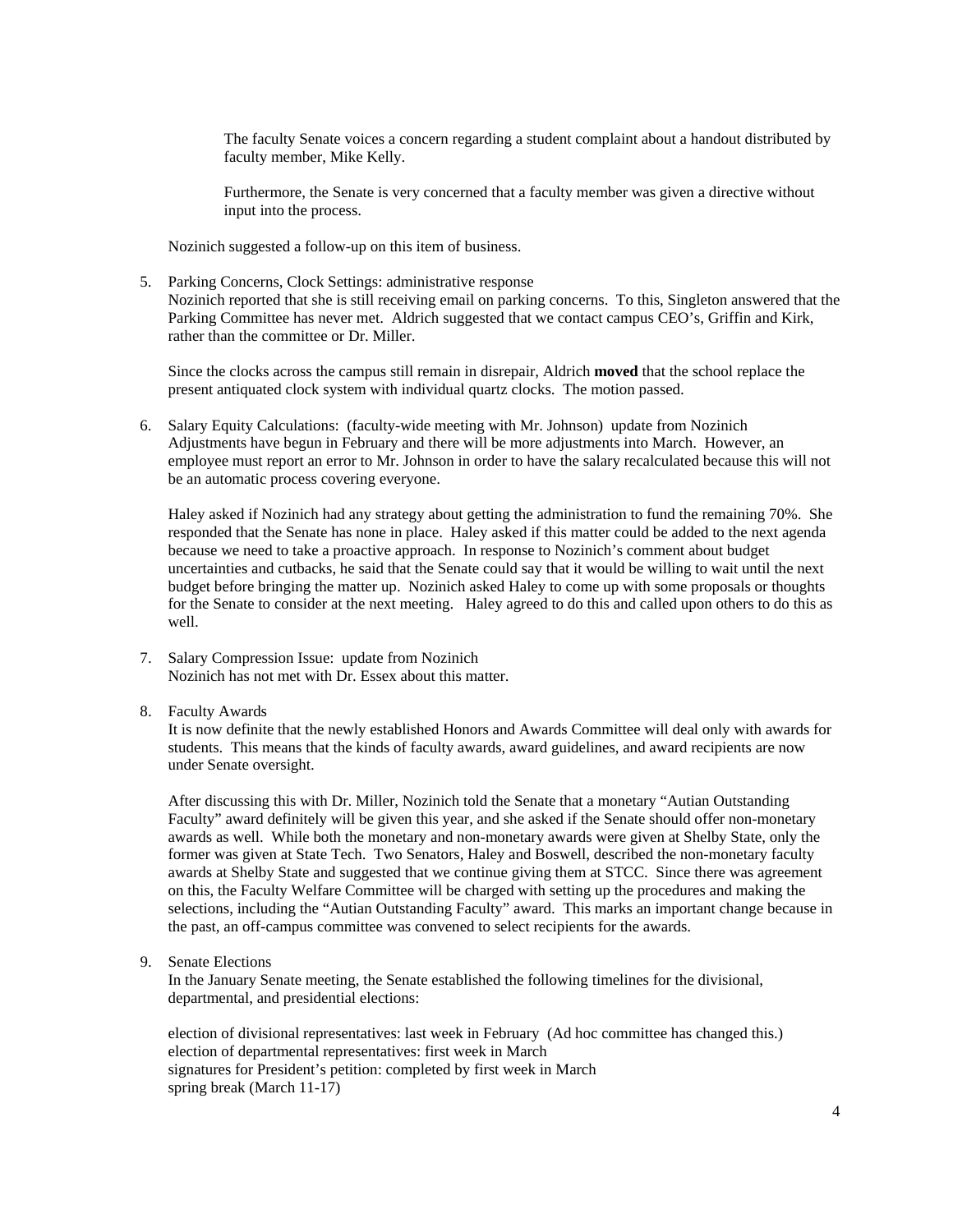introduction of presidential candidates: last part of March following spring break election of Senate President: first week in April meeting time for the "new" Senate: third week (Thursday) of April

a. Election of President: update from Bodayla

On behalf of Bodayla who was at another appointment at the start of the Senate, Kelly read the following instructions to the Senate:

1. Ask Senators to submit questions that can be used to send to the presidential candidates for their responses. This is in lieu of setting up a live forum following spring break.

2. Inquire if the various departments received their notice calling for candidates for the presidential election.

3. Inform the Senate of the following note about online voting from Dean Bassett:

The programmer will charge about \$285 to create the program. He will issue passwords to the faculty via email and they will be able to use those passwords one time to vote online. We can use the program for future election without additional cost because Lisa (Henriksen) can then change the names/passwords herself.

In reference to the first question, Nozinich directed that Senators should submit questions or concerns they believe the presidential candidates should address to Bodayla, Land, or Williams prior to spring break.

At Senate time, only Dean Swinny's division had not yet received Bodayla's email calling for candidates to submit a signed petition (of 20 faculty) by March  $6<sup>th</sup>$ .

Concerning the third item, Nozinich said that the Senate budget should contain enough money to pay for the online voting program. She will bring the Senate budget to the next meeting and discuss this matter further. Nozinich also said that it is unlikely that the Senate could arrange online voting for the up-coming elections. Singleton, noting that B. Phillips had offered to develop a web site for voting, suggested that Nozinich invite both Phillips and Henriksen to the next Senate meeting to explain the process. Nozinich agreed and will contact them. Haley asked if there was any chance of getting this set up in time for the elections, but Singleton confirmed that it is too late for this year. In concluding this discussion, Nozinich said that the online program also could be useful for conducting Senate surveys.

b. Election of Divisional Representatives: update from Singleton, Land, and Boswell

Singleton said that Dean Williams and Dean Shotwell had mailed the announcements to faculty and chairs. However, she was not certain if Dean Swinny had notified his division.

She noted the following dates and key points that were in her announcements:

1. Department chairs will conduct departmental elections and report results to Williams by noon, March  $8<sup>th</sup>$ . Since not all departments are electing a Senator, her letter informed chairs which departments should hold an election.

2. All department chairs will conduct divisional elections and report departmental nominees for divisional pools to her by March 1<sup>st</sup>. The deadline for anyone asking to be placed on this ballot is March 1<sup>st</sup>. 3. Divisional elections by email will occur between March  $5<sup>th</sup> - 8<sup>th</sup>$ .

4. Divisional elections by ballot will occur on March  $7<sup>th</sup>$ . There will be polling locations on each campus, and she still is seeking help staffing the polls.

In order to verify faculty during the voting process, her ad hoc committee has asked for and received a list of faculty (by division) from Dean Williams, but she is still waiting for the divisional lists from Dean Shotwell and Dean Swinny. Singleton also said that she would have an "all" email message sent out to ensure that everyone receives a ballot.

E. New Business

Although new business items were not listed on the agenda, Nozinich asked if there was any new business to discuss. Senators raised the following issues: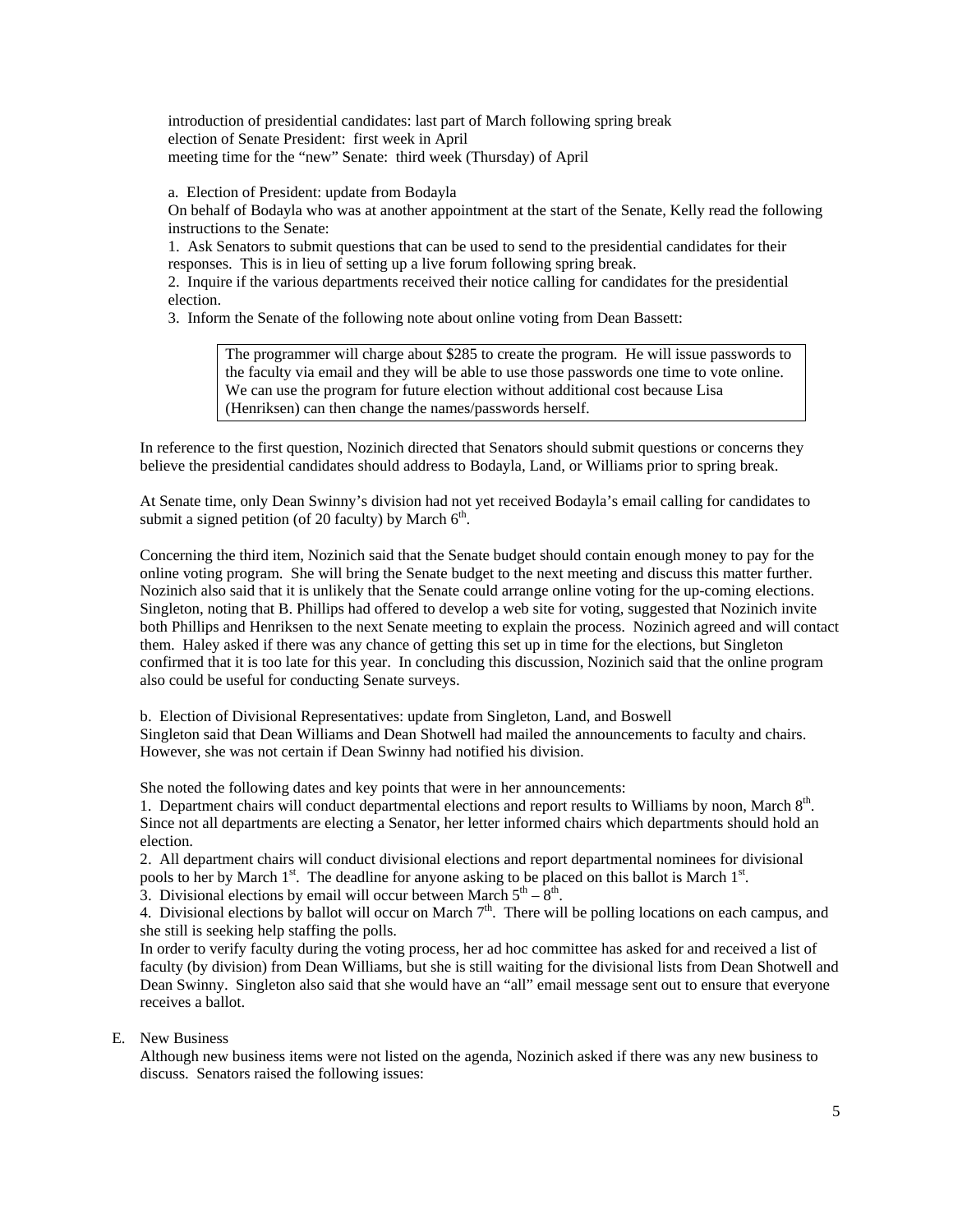- 1. Senate Committees: some not charged and did not meet
	- Haley was concerned about a lack of reports coming from the Senate committees, and that some of the Senate Committees have not been charged and have not met this school year, even to elect a Chair. He cited as an example the Faculty Welfare Committee. Nozinich said that she has not seen anything in the Senate Constitution or Bylaws that requires these committees to meet and initiate an action. Generally, she said, the Senate asks the committee to meet to address specific issues. Haley responded that the Senate committees should be convened and charged at the beginning of the year, and that they should be given a list of responsibilities or things that should be done during the year. Nozinich said that she has asked each committee to meet and elect a chair, but most have not done this. Singleton said that the real issue is that no one is in charge, and no one wants to assume the responsibility for calling an initial meeting. She suggested that an acting chair should be selected to call a meeting. After a rather pointed discussion of this matter, the Senate moved that for the new year, a representative of the SEC or designee would meet with each of the faculty Senate committees to provide the charge(s) and have each committee elect a chair.

When Smith asked at this point if Senators were exempt from serving on any of the standing committees, Nozinich confirmed that Dr. Miller had agreed to this. Williams then suggested that Nozinich draw up a list of those serving on the Senate and Senate committees and give it to the President's office in order to exempt these faculty from other college-wide committees. Nozinich responded that she had followed protocol by giving such a list to Dr. Miller last year.

2. Student Attendance as a Requirement to Evaluate Instructor

Land was concerned that in a few instances, students who have attended very few classes during the semester have shown up on evaluation day and completed the student evaluation. He said that this has happened a few times in his classes and in the classes of some other instructors. He posed the question whether or not a student who misses a large part of the semester should have the opportunity or right to evaluate a teacher. He asked what percentage of class absences might be considered excessive and disqualify such a student, and if there should not be a stated policy on this matter.

After lengthy discussion, Nozinich requested that the Senators conduct a survey in their respective departments and determine how widespread this concern is among the faculty. Senators should be prepared to report colleague opinions at the next Senate meeting. In addition, Boswell asked that Senators poll their departments about the logistics of carrying out such a plan, particularly since student monitors administer the evaluations. She felt that a policy excluding students based on excessive absences would place an unfair burden on student monitors who must distribute and collect these evaluations.

#### 3. Problem with Direct Deposit Check Stubs

Secretary's note: STCC has a new policy on handling direct deposit stubs. A recent memo stated the following:

Effective February  $28<sup>th</sup>$ , 2002 payroll direct deposit stubs will be available for a seven-day period following each payday. Employees who have direct deposit are encouraged to pick up their deposit pay stubs and retain them for their personal records. After the seven-day period, personnel responsible for the distribution of payroll checks and direct deposit stubs at Union, Southeast, Whitehaven, Millington and Gill will return remaining pay stubs to the Bursar's office at Macon for disposal.

Aldrich cited a problem that might have contributed to this new policy. She said that faculty at the Macon Cove campus now must go to the Bursar's office for the monthly check stubs rather than obtain them from divisional secretaries. At the February meeting of the Fine Arts, Languages and Literature Department, a colleague who teaches on the Union Avenue campus (and never has taught anywhere else) complained because his Direct Deposit stub left the Bursar's office on the 4<sup>th</sup> of January and did not arrive in his campus mailbox until the  $17<sup>th</sup>$  of January; the check was 13 days "in transit." Furthermore, the teacher was concerned because his name, social security number, and office number were written in large letters on the OUTSIDE of the large manila envelope in which the stub was mailed. Aldrich said that none of the colleagues in the meeting acknowledged having the same problem, so this seems to have been an isolated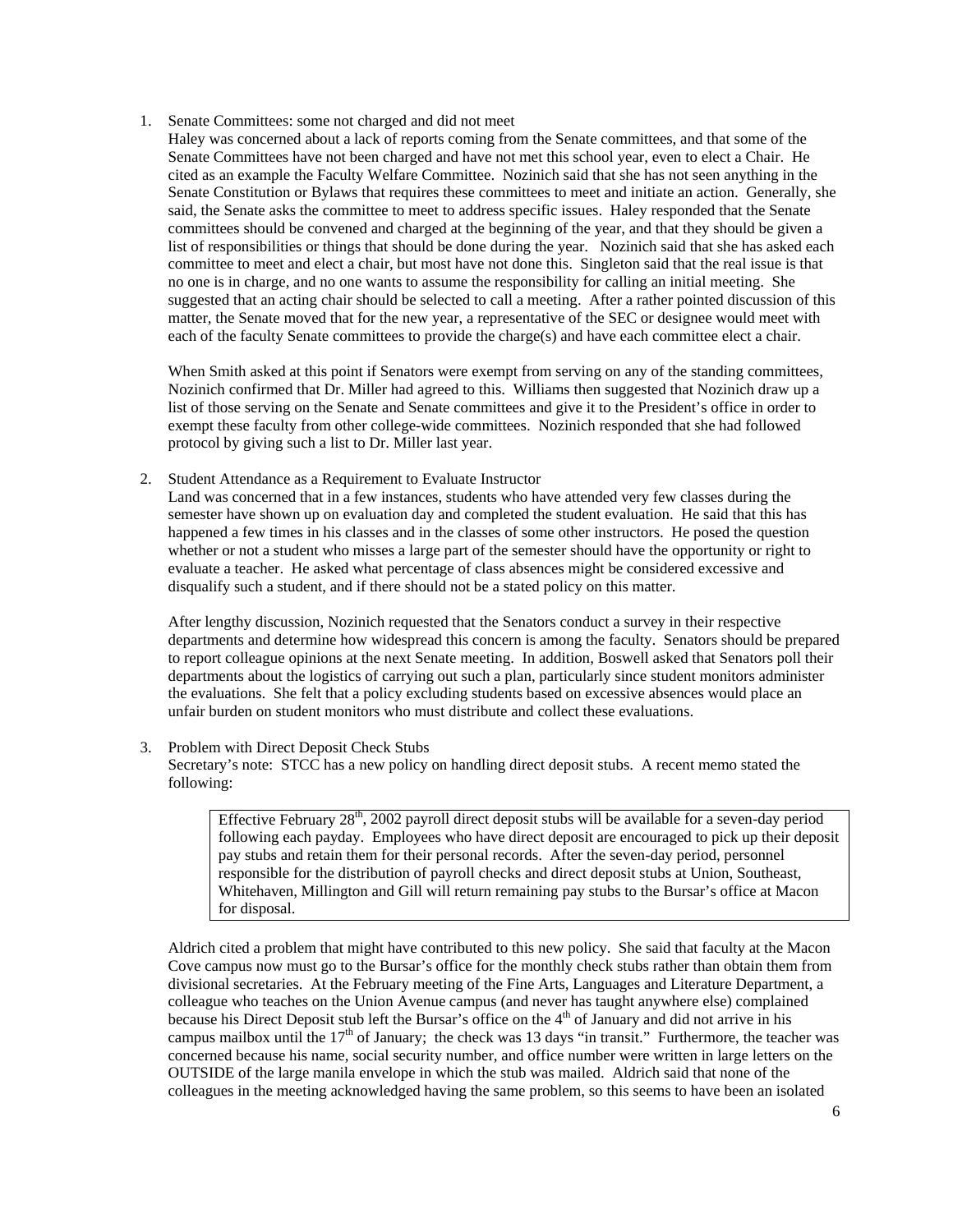incident. Nozinich will call the Bursar's Office and make an inquiry, and she suggested that the faculty member should register a complaint.

## F. Adjournment

The Senate moved to adjourn at 5:10 P.M. The next Senate meeting will be on March 21<sup>st</sup> at the Union Avenue Campus at 3:00 P.M. in the faculty lounge, room F218.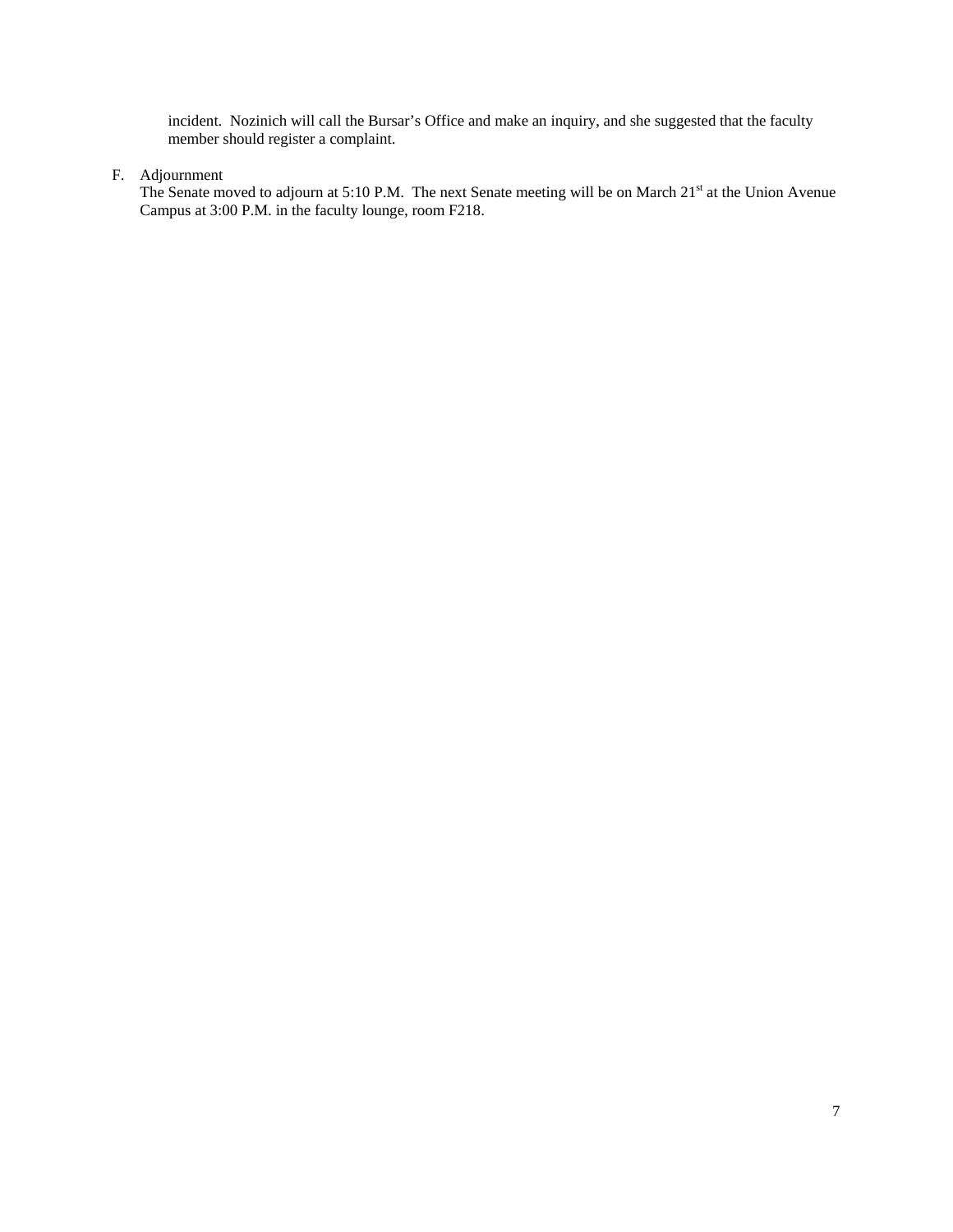# STCC Senators and Senate Committees

# March Roll

## **2001-2002 Senate**

| President                                                                     |            |                                                                                             |      |      |
|-------------------------------------------------------------------------------|------------|---------------------------------------------------------------------------------------------|------|------|
| Pat Nozinich                                                                  | pnozinich  | <b>Legal Assistant Studies</b>                                                              | 4538 |      |
| Division Senators of Liberal Studies and Education - Five Seats.              |            |                                                                                             |      | Roll |
|                                                                               |            | (Developmental Studies, Education, Fine Arts/Language and Literature, Social and Behavioral |      |      |
| Science/Criminal Justice)                                                     |            |                                                                                             |      |      |
| Mary Ann Bodayla (2yrs)                                                       | mbodayla   | Social Behav. Sci./Crim. Just.                                                              | 5197 |      |
| Steve Haley (2yrs)                                                            | shaley     | Social Behav. Sci./Crim. Just.                                                              | 5081 |      |
| Lilliette Smith (2yrs)                                                        | ljsmith    | Social Behav. Sci./Crim. Just.                                                              | 4125 |      |
| Grace Cox (1yr)                                                               | gcox       | Social Behav. Sci./Crim. Just.                                                              | 4607 |      |
| Ross Land (1yr)                                                               | rland      | Social Behav. Sci./Crim. Just.                                                              | 4420 |      |
| Division Senators of Business, Career Studies and Technology - Five Seats.    |            |                                                                                             |      |      |
| (Accountacy/Office Adm./Career Studies, Business Adm. and Paralegal Studies,  |            |                                                                                             |      |      |
| Information Tech/Graphic Arts/Geog. Info. Sys., Engineering Tech., Industrial |            |                                                                                             |      |      |
| and Environ. Tech.)                                                           |            |                                                                                             |      |      |
| Brenda Phillips (1yr)                                                         | bkphillips | Information Tech./Graph. Arts                                                               | 4220 |      |
| Wes Payne (2yrs)                                                              | wpayne     | Business Adm. & Paralegal Stu.                                                              | 4681 |      |
| Kathy Singleton (2yrs)                                                        | ksingleton | Information Tech., Graph. Arts                                                              | 4415 |      |
| Gloria Worthy (1yr)                                                           | gworthy    | Accountancy/ Office Adm.                                                                    | 4409 |      |
| Mike Northern (2yrs)                                                          | mnorthern  | Engineering Tech.                                                                           | 4286 |      |
| Division Senators of Math, Science, Allied Health and Nursing - Four Seats.   |            |                                                                                             |      |      |
| (Nursing, Mathematics, Natural Sciences, Allied Health)                       |            |                                                                                             |      |      |
| Bill Turner (2yrs)                                                            | wturner    | <b>Mathematics</b>                                                                          | 6023 |      |
| Robert Whaley (1yr)                                                           | rwhaley    | <b>Natural Sciences</b>                                                                     | 6063 |      |
| Khalil Rassy (1yr)                                                            | krassy     | <b>Mathematics</b>                                                                          | 6022 |      |
| Ray Burkett (2yrs)                                                            | rburkett   | <b>Natural Sciences</b>                                                                     | 5225 |      |
| <b>Departments by Division:</b>                                               |            |                                                                                             |      |      |
| Division: Business, Career Studies & Tech.                                    |            |                                                                                             |      |      |
| <b>Departments:</b>                                                           |            |                                                                                             |      |      |
| a. Accountancy, Office Admin. & Career Studies                                |            |                                                                                             |      |      |
| b. Administration & Paralegal Studies                                         |            |                                                                                             |      |      |
| c. Info. Tech. & Graphic Arts Tech.                                           |            |                                                                                             |      |      |
| d. Engineering Technologies                                                   |            |                                                                                             |      |      |
| e. Indus & Environ Technologies                                               |            |                                                                                             |      |      |
| Sheridan Park (2yrs)                                                          | spark      | Accountancy/ Office Adm.                                                                    | 4682 |      |
| Twyla Waters (2yrs)                                                           | twaters    | Business Adm. and Paralegal St.                                                             | 4596 |      |
| Ken Dunn (1yr)                                                                | kdunn      | Information Tech./Graphic Arts                                                              | 4546 |      |
| Bill Simon (2yrs)                                                             | wsimon     | Engineering Tech.                                                                           | 4163 |      |
| Vicki Armstrong (2yrs)                                                        | varmstrong | Industrial and Environ. Tech.                                                               | 4293 |      |
| Division: Liberal Studies & Education                                         |            |                                                                                             |      |      |

## **Departments:**

**a. Developmental Studies** 

**b. Fine Arts, Languages, and Literature** 

**c. Education**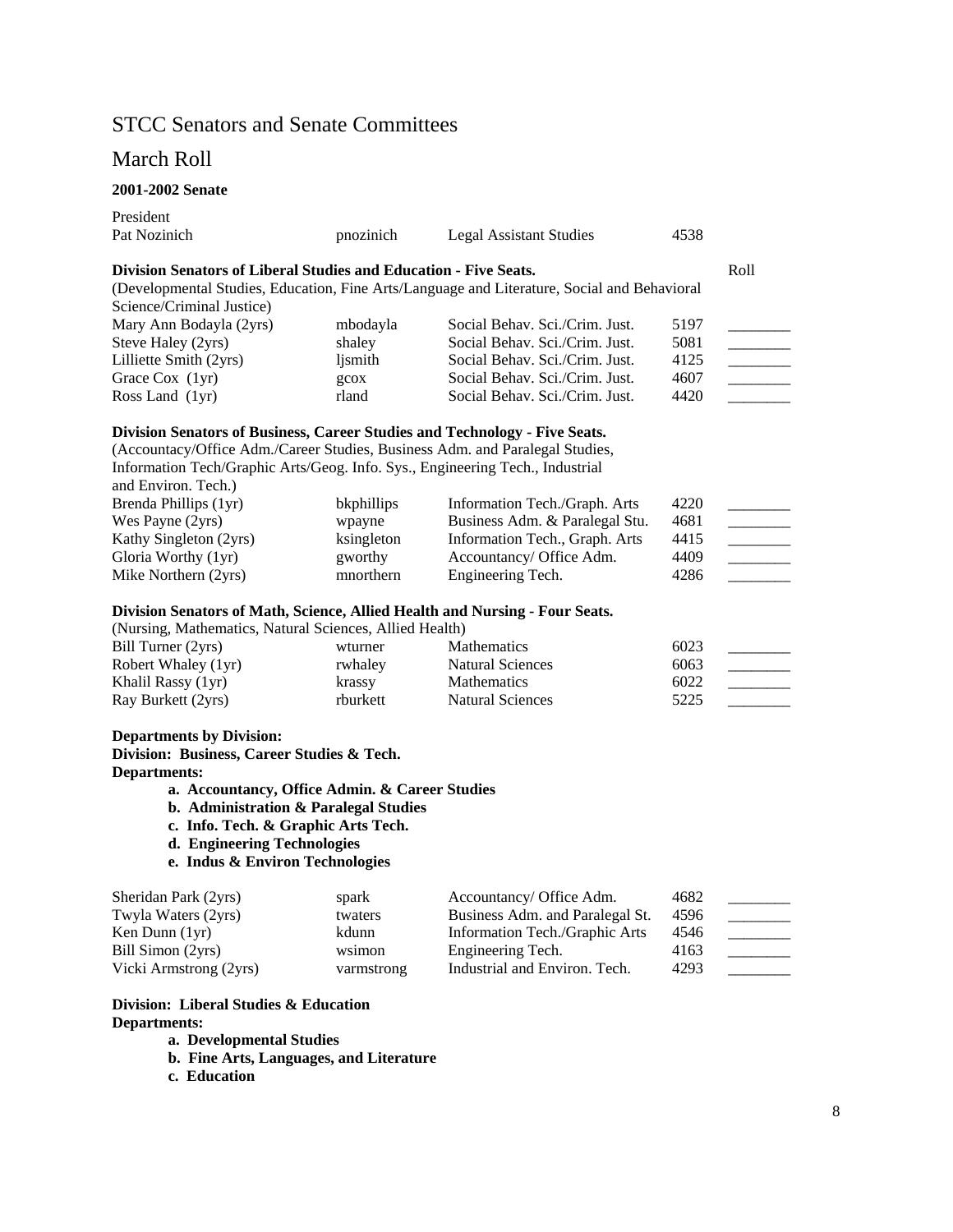#### **d. Social & Behavioral Science/ Criminal Justice**

| Elaine Adams (1yr)    | eadams   | Developmental Studies                  | 5522 |  |
|-----------------------|----------|----------------------------------------|------|--|
| Johnnie Aldrich (1yr) | jaldrich | Fine Arts/Language and Literature 4382 |      |  |
| Mary Nell Cook (1yr)  | mncook   | Education.                             | 5148 |  |
| Lovberta Cross (1yr)  | leross   | Social Behav. Sci./Crim. Just          | 5735 |  |

## **Division: Math, Sciences & Allied Health Departments:**

- **a. Mathematics**
- **b. Natural Sciences**
- **c. Nursing**
- **d. Allied Health**

| Tamara McColgan (2yrs) | tmccolgan  | <b>Mathematics</b> | 5530 |  |
|------------------------|------------|--------------------|------|--|
| Jim Williams (2yrs)    | jiwilliams | Natural Sciences   | 5978 |  |
| Mary Vines (2yrs)      | mvines     | Nursing            | 5549 |  |
| Barbara Boswell (1yr)  | bboswell   | Allied Health      | 5409 |  |

#### **Faculty Senate Committees for 2001-2002**

**ACADEMIC MATTERS:** Lynn Huggins, Ron Gephart, Clarence Christian, Janice Van Dyke, Darius Wilson, Lynn Spivey, Carolyn Brown, Linda Pope, Pam Trim;

**READMISSION APPEALS:** Darius Wilson, Pat Foley, Asmelash Ogbasion, Joe Carson, Kathy Germain, Brenda Phillips;

**GRADE APPEALS:** Louis Moses, Deborah Barton, Melvin Tuggle, Steve Black, Loretta Regan, Carol Gazik, Jody Couch;

**FACULY HANDBOOK:** Lydia Linebarger, Roma Magtoto, Mark Moses, Holly Enterline, Cy Pipkin, Loretta McBride, Shipharah Williams-Evans;

**FACULTY DEVELOPMENT AND EVALUATION:** Linda Lipinski, Georgia Whaley, Doug Morgan, Saeid Baki, Jane Santi, Vicki Robertson, Mary Pratt, Ken Dunn, Anastasia Herin, Thurston Shrader;

**FACULTY WELFARE:** Indiren Pillay, Fonda Fracchia, Clair Berry, Malinda Wade, John Friedlander, Cecil Coone, Patti Lechman, Robert Prytula, Dave Darnall, Yvonne Jones, Lilliette Smith, Loretta McBride, Dwight Campbell, Tamara McColgan, Deborah Haseltine

The following faculty members have been recommended to Captain Brown for the PARKING Committee: Kathleen Baker, Lois Washington, Tami Murphy, and Bill Weppner.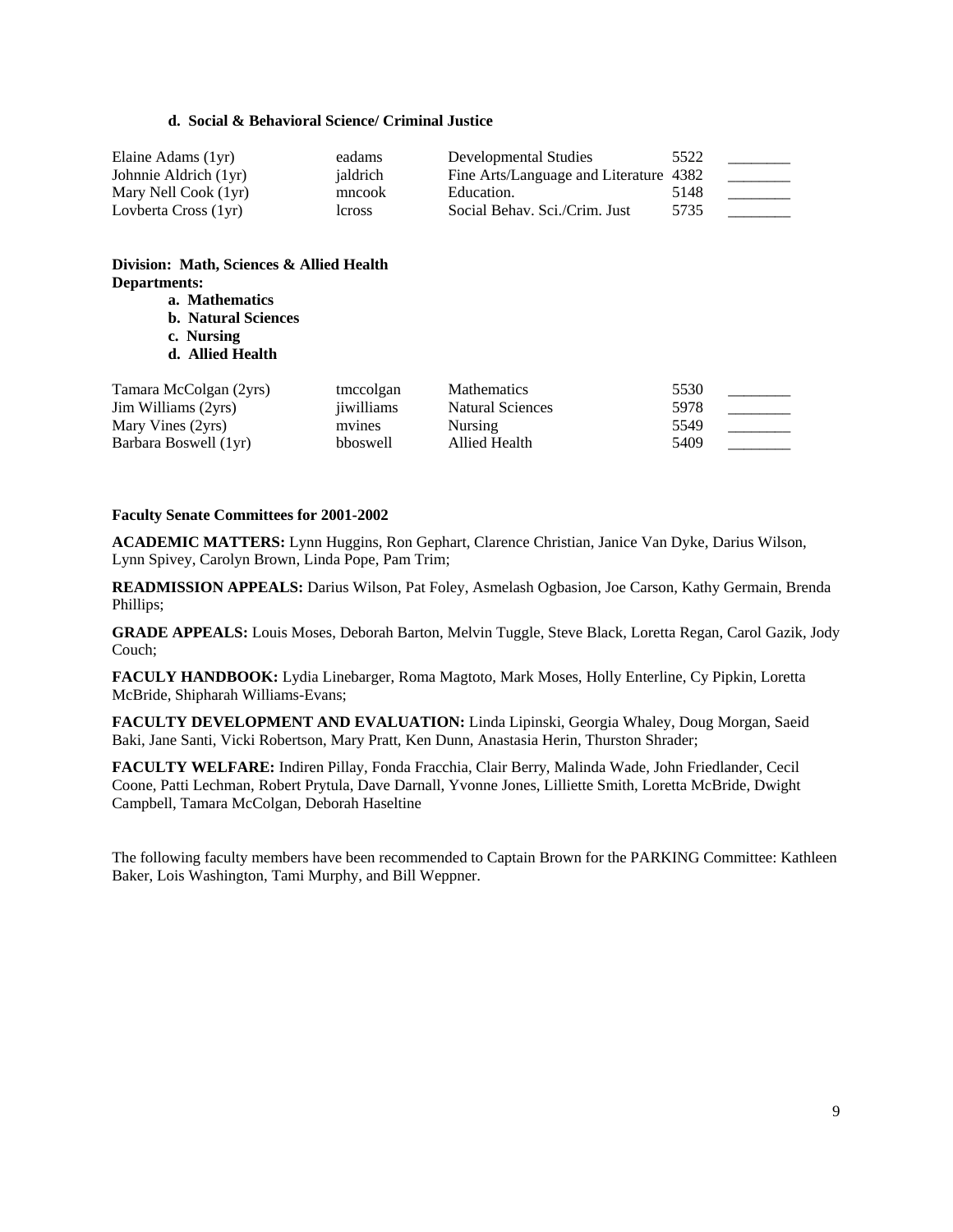# STCC Senators and Senate Committees

# April Roll

## **2002-2003 Senate**

\_\_\_\_\_\_\_\_\_\_\_\_\_\_

President

| Division Senators of Liberal Studies and Education - Five Seats.              |            |                                                                                             |      | Roll                                     |
|-------------------------------------------------------------------------------|------------|---------------------------------------------------------------------------------------------|------|------------------------------------------|
|                                                                               |            | (Developmental Studies, Education, Fine Arts/Language and Literature, Social and Behavioral |      |                                          |
| Science/Criminal Justice)                                                     |            |                                                                                             |      |                                          |
| Mary Ann Bodayla (1yr)                                                        | mbodayla   | Social Behav. Sci./Crim. Just.                                                              | 5197 |                                          |
| Steve Haley (1yr)                                                             | shaley     | Social Behav. Sci./Crim. Just.                                                              | 5081 |                                          |
| Lilliette Smith (1yr)                                                         | ljsmith    | Social Behav. Sci./Crim. Just.                                                              | 4125 |                                          |
| (2yrs)                                                                        |            |                                                                                             |      |                                          |
| (2yrs)                                                                        |            |                                                                                             |      |                                          |
| Division Senators of Business, Career Studies and Technology - Five Seats.    |            |                                                                                             |      |                                          |
| (Accountacy/Office Adm./Career Studies, Business Adm. and Paralegal Studies,  |            |                                                                                             |      |                                          |
| Information Tech/Graphic Arts/Geog. Info. Sys., Engineering Tech., Industrial |            |                                                                                             |      |                                          |
| and Environ. Tech.)                                                           |            |                                                                                             |      |                                          |
| Wes Payne (1yr)                                                               | wpayne     | Business Adm. & Paralegal Stu.                                                              | 4681 |                                          |
| Kathy Singleton (1yr)                                                         | ksingleton | Information Tech., Graph. Arts                                                              | 4415 |                                          |
| Mike Northern (1yr)                                                           | mnorthern  | Engineering Tech.                                                                           | 4286 |                                          |
| (2yrs)                                                                        |            |                                                                                             |      |                                          |
| (2yrs)                                                                        |            |                                                                                             |      |                                          |
| Division Senators of Math, Science, Allied Health and Nursing - Four Seats.   |            |                                                                                             |      |                                          |
| (Nursing, Mathematics, Natural Sciences, Allied Health)                       |            |                                                                                             |      |                                          |
| Bill Turner (1yr)                                                             | wturner    | <b>Mathematics</b>                                                                          | 6023 |                                          |
| Ray Burkett (1yr)                                                             | rburkett   | <b>Natural Sciences</b>                                                                     | 5225 |                                          |
| $\frac{1}{2}$ (2yrs)                                                          |            |                                                                                             |      |                                          |
| $\frac{1}{2}$ (2yrs)                                                          |            |                                                                                             |      |                                          |
| <b>Departments by Division:</b>                                               |            |                                                                                             |      |                                          |
| Division: Business, Career Studies & Tech.                                    |            |                                                                                             |      |                                          |
| <b>Departments:</b>                                                           |            |                                                                                             |      |                                          |
| a. Accountancy, Office Admin. & Career Studies                                |            |                                                                                             |      |                                          |
| b. Administration & Paralegal Studies                                         |            |                                                                                             |      |                                          |
| c. Info. Tech. & Graphic Arts Tech.                                           |            |                                                                                             |      |                                          |
| d. Engineering Technologies                                                   |            |                                                                                             |      |                                          |
| e. Indus & Environ Technologies                                               |            |                                                                                             |      |                                          |
| Sheridan Park (1yr)                                                           | spark      | Accountancy/ Office Adm.                                                                    | 4682 |                                          |
| Twyla Waters (1yr)                                                            | twaters    | Business Adm. and Paralegal St.                                                             | 4596 | $\mathcal{L}$ . The set of $\mathcal{L}$ |
| Roger Schlichter(2yr)                                                         | rschlichtr | Information Tech./Graphic Arts                                                              | 4144 | $\overline{\phantom{a}}$                 |
| Bill Simon (1yr)                                                              | wsimon     | Engineering Tech.                                                                           | 4163 |                                          |
| Vicki Armstrong (1yr)                                                         | varmstrong | Industrial and Environ. Tech.                                                               | 4293 |                                          |
| Division: Liberal Studies & Education                                         |            |                                                                                             |      |                                          |

**a. Developmental Studies** 

**b. Fine Arts, Languages, and Literature** 

**c. Education**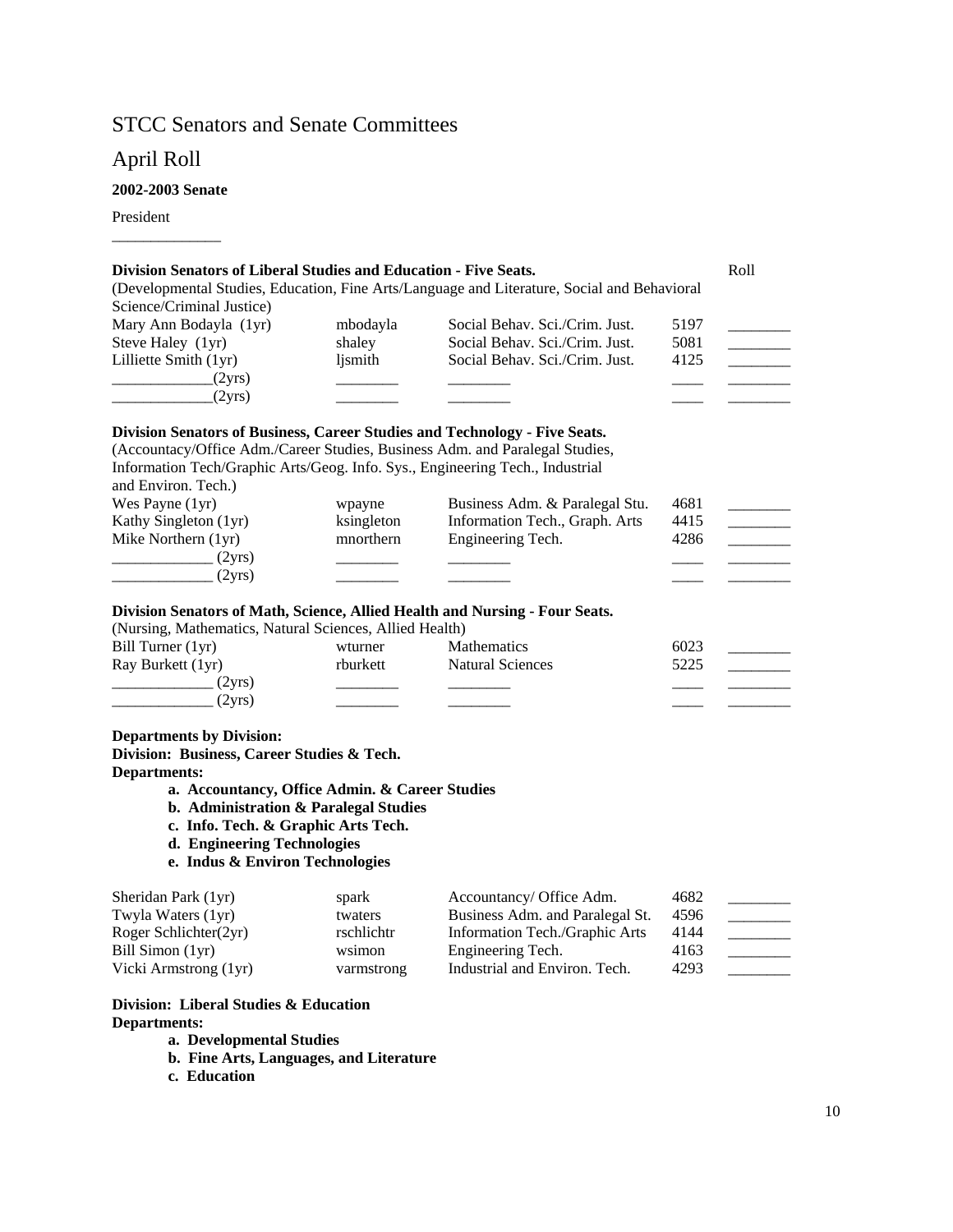### **d. Social & Behavioral Science/ Criminal Justice**

| Mickey Beloate (2yr)                                                                                                           | mbeloate  | Developmental Studies             | 6015 |  |
|--------------------------------------------------------------------------------------------------------------------------------|-----------|-----------------------------------|------|--|
| (2yr)<br><u> 1986 - Alexandr Alexandr III, prima populație de la proprietat de la proprietat de la proprietat de la propri</u> |           | Fine Arts/Language and Literature |      |  |
| Lafayette Gatewood (2yr)                                                                                                       | lgatewood | Education.                        | 5147 |  |
| Mary Pratt $(2yr)$                                                                                                             | mpratt    | Social Behav. Sci./Crim. Just     | 6056 |  |

## **Division: Math, Sciences & Allied Health Departments:**

- **a. Mathematics**
- **b. Natural Sciences**
- **c. Nursing**
- **d. Allied Health**

| Tamara McColgan (1yr)       | tmccolgan  | <b>Mathematics</b> | 5530 |  |
|-----------------------------|------------|--------------------|------|--|
| $\text{Jim Williams (1vr)}$ | jiwilliams | Natural Sciences   | 5978 |  |
| Mary Vines (1yr)            | mvines     | <b>Nursing</b>     | 5549 |  |
| Linda Pope $(2yr)$          | Ipope      | Allied Health      | 5056 |  |

#### **Faculty Senate Committees for 2002-2003**

**ACADEMIC MATTERS:** Lynn Huggins, Ron Gephart, Clarence Christian, Janice Van Dyke, Darius Wilson, Lynn Spivey, Carolyn Brown, Linda Pope, Pam Trim;

**READMISSION APPEALS:** Darius Wilson, Pat Foley, Asmelash Ogbasion, Joe Carson, Kathy Germain, Brenda Phillips;

**GRADE APPEALS:** Louis Moses, Deborah Barton, Melvin Tuggle, Steve Black, Loretta Regan, Carol Gazik, Jody Couch;

**FACULY HANDBOOK:** Lydia Linebarger, Roma Magtoto, Mark Moses, Holly Enterline, Cy Pipkin, Loretta McBride, Shipharah Williams-Evans;

**FACULTY DEVELOPMENT AND EVALUATION:** Linda Lipinski, Georgia Whaley, Doug Morgan, Saeid Baki, Jane Santi, Vicki Robertson, Mary Pratt, Ken Dunn, Anastasia Herin, Thurston Shrader;

**FACULTY WELFARE:** Indiren Pillay, Fonda Fracchia, Clair Berry, Malinda Wade, John Friedlander, Cecil Coone, Patti Lechman, Robert Prytula, Dave Darnall, Yvonne Jones, Lilliette Smith, Loretta McBride, Dwight Campbell, Tamara McColgan, Deborah Haseltine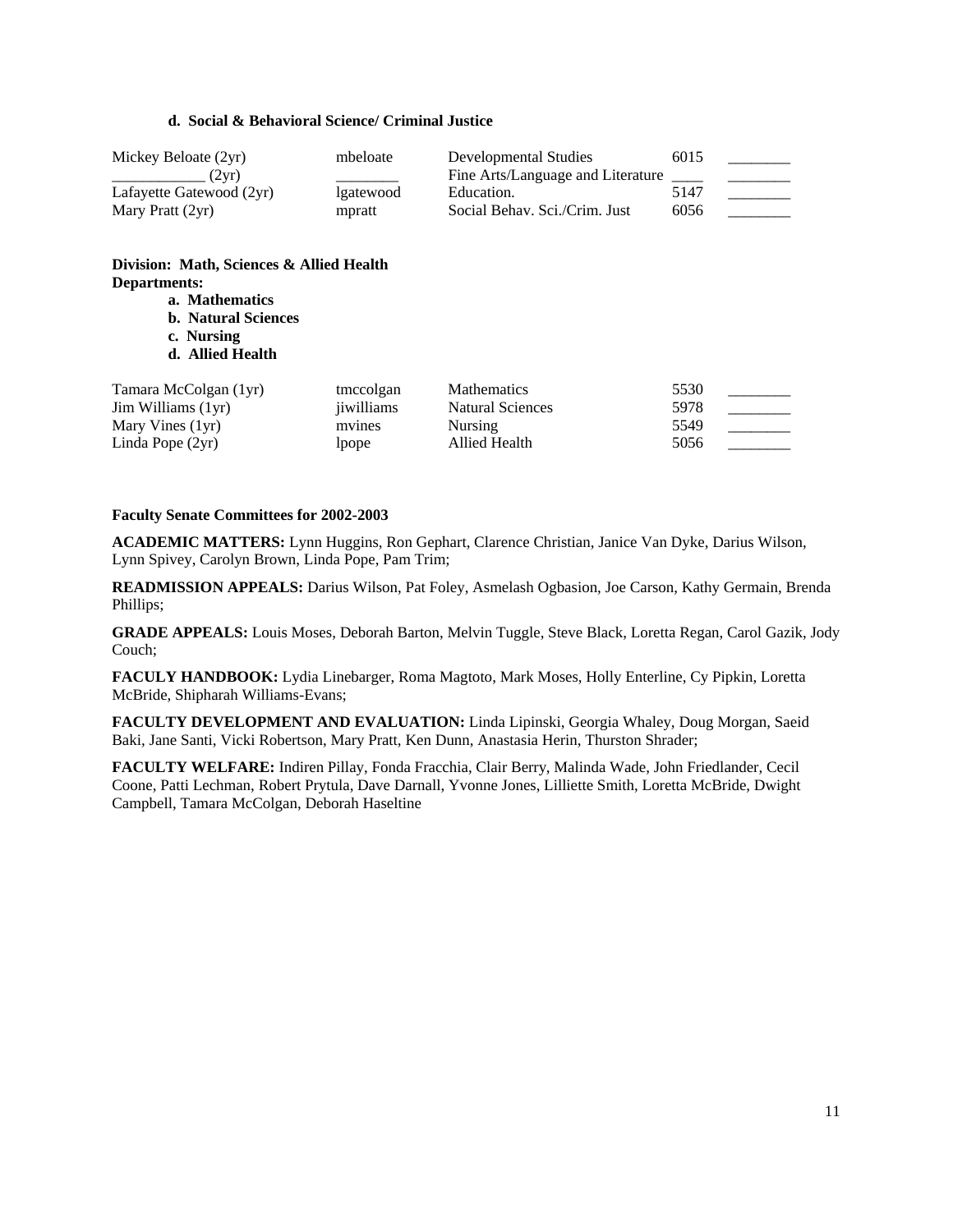# **Promotion and Tenure Nominations**

# **Division of Liberal Studies and Education**

|              | <b>Developmental Studies</b>                                      | Janice Van Dyke          |
|--------------|-------------------------------------------------------------------|--------------------------|
|              | Education                                                         | Nancy Jones              |
|              | Fine Arts/Language and Literature                                 | <b>Steve Katz</b>        |
|              | Social and Behavioral Science/Criminal Justice                    | <b>Marcia Hunter</b>     |
|              | <b>Division of Business, Career Studies and Technology</b>        |                          |
|              | Accountancy, Office Adm., and Career Studies                      | Doug Morgan              |
|              | <b>Business Adm. and Paralegal Studies</b>                        | <b>Holly Enterfield</b>  |
|              | Information Tech., Graphic Arts and Geog. Info. Sys. Lynn Huggins |                          |
|              | <b>Engineering Technologies</b>                                   | <b>Harry Nichols</b>     |
|              | <b>Industrial and Environmental Technologies</b>                  | no one eligible          |
|              | Division of Math, Science, Allied Health and Nursing              |                          |
|              | <b>Nursing</b>                                                    | Pat Keene                |
|              | <b>Mathematics</b>                                                | <b>Charles Demetriou</b> |
|              | <b>Natural Sciences</b>                                           | Sam Chang                |
|              | <b>Allied Health</b>                                              | <b>David Brace</b>       |
| <b>DO 41</b> |                                                                   |                          |

## **PT Guidelines:**

**Promotion and Tenure Committee**: This committee shall consist of seven tenured faculty members. The Faculty Senate's role in the determination of the composition of the committee is as follows: Each academic department will submit to the President of the Faculty Senate the name of a tenured faculty member to serve in the pool for the selection of the seven member committee. This person must hold tenure at the College, should be elected by the department and cannot be a candidate nor related to a candidate for promotion and/or tenure during that year. No department head or division dean is eligible for membership on this committee. At a regular session of the Faculty Senate, the President of the Faculty Senate will determine by random selection from the pool submitted by the departments, the names of seven voting members and three alternates to serve as the Promotion and Tenure Committee. Each of the academic divisions will have a minimum of one representative and one alternate. The pool of names will, therefore, be divided into three categories with each consisting of the names of its departmental representatives. The President of the Faculty Senate will first draw one name from each category to insure there is one representative per academic division. Second, one drawing from each category will determine the alternates selected. Finally, the President will draw four additional names from the remainder to complete the committee of seven voting members. The President of the Senate will submit the names to the Provost for certification and notification of the membership of the Promotion and Tenure Committee. It is understood that the Senate may recommend candidates for membership by random selection in a drawing with the provision that the President of the College selects from the Faculty to achieve balance. Immediate notification of change in the composition of the Committee should be given to the Senate in writing.

## **Candidates Randomly Selected from Pool**

**The SEVEN nominees selected for the Promotion and Tenure Committee are the following:** 

**1. Doug Morgan 2. Steve Katz 3. Sam Chang (these three from first round drawing)** 

**4. Holly Enterline 5. Pat Keene 6. Marcia Hunter 7. Charles Demetriou (these four from the remaining pool)** 

**The THREE alternates for the Promotion and Tenure Committee are the following:** 

**1. Lynn Huggins 2. Janice Van Dyke 3. David Brace (these three from the second round drawing)**